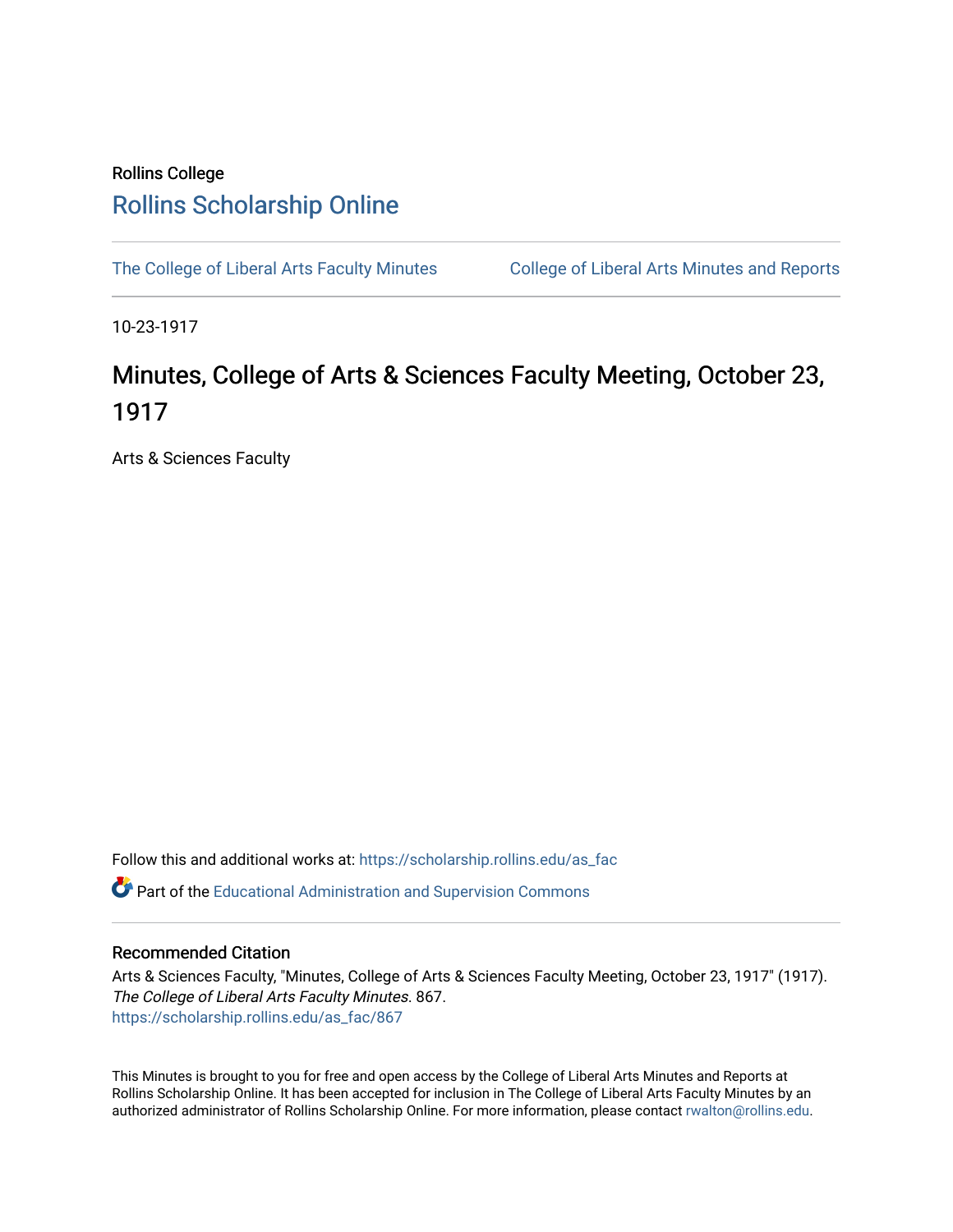## OCTOBER 23, 1917

The 6th faculty meeting of the year was held Tuesday afternoon at four o'clock in the President's Office, Carnegie Hall, with the President in the chair.

Dr. French opened the meeting with the following present:

> President French Prof. Wilkins Prof. Herrick Prof. Reinhard Prof. Harris Miss Dyer Miss Bellows Miss Gonzalez Miss Gladwin Prof. Harrington Miss O'Neal Mr. Hanna.

The minutes of the previous meeting were read and

*I* 

29

approved.